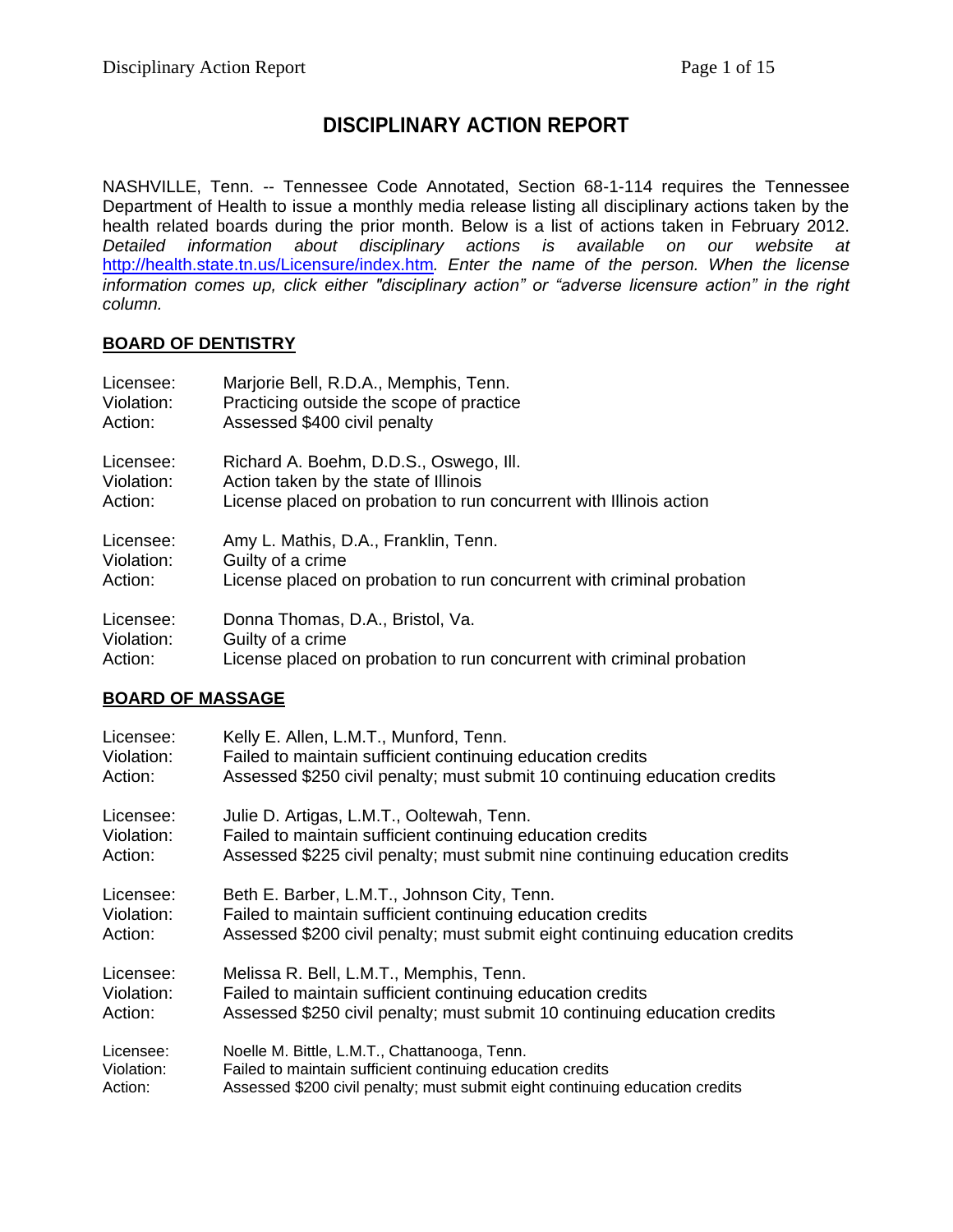| Licensee:  | Monterrica E. Blake, L.M.T., Madison, Tenn.                                  |
|------------|------------------------------------------------------------------------------|
| Violation: | Practiced on an expired license                                              |
| Action:    | Assessed \$100 civil penalty                                                 |
| Licensee:  | Troy L. Bramlett Jr., L.M.T., Kingsport, Tenn.                               |
| Violation: | Failed to maintain sufficient continuing education credits                   |
| Action:    | Assessed \$775 civil penalty; must submit 31 continuing education credits    |
| Licensee:  | Michael P. Buck, L.M.T., Millington, Tenn.                                   |
| Violation: | Failed to maintain sufficient continuing education credits                   |
| Action:    | Assessed \$775 civil penalty; must submit 31 continuing education credits    |
| Licensee:  | Bettina Harris Burd, L.M.T., Dandridge, Tenn.                                |
| Violation: | Failed to maintain sufficient continuing education credits                   |
| Action:    | Assessed \$775 civil penalty; must submit 31 continuing education credits    |
| Licensee:  | Jennifer L. Byrd, L.M.T., Ooltewah, Tenn.                                    |
| Violation: | Failed to maintain sufficient continuing education credits                   |
| Action:    | Assessed \$275 civil penalty; must submit 11 continuing education credits    |
| Licensee:  | Terri L. Campbell, L.M.T., Memphis, Tenn.                                    |
| Violation: | Failed to maintain sufficient continuing education credits                   |
| Action:    | Assessed \$250 civil penalty; must submit 10 continuing education credits    |
| Licensee:  | Barbara J. Carter, L.M.T., Collierville, Tenn.                               |
| Violation: | Failed to maintain sufficient continuing education credits                   |
| Action:    | Assessed \$175 civil penalty; must submit seven continuing education credits |
| Licensee:  | Karen L. Carter, L.M.T., Nashville, Tenn.                                    |
| Violation: | Failed to maintain sufficient continuing education credits                   |
| Action:    | Assessed \$275 civil penalty; must submit 11 continuing education credits    |
| Licensee:  | Beverly B. Chumbley, L.M.T., Memphis, Tenn.                                  |
| Violation: | Failed to maintain sufficient continuing education credits                   |
| Action:    | Assessed \$175 civil penalty; must submit seven continuing education credits |
| Licensee:  | Philip B. Clift, L.M.T., Strawberry Plains, Tenn.                            |
| Violation: | Practiced on an expired license                                              |
| Action:    | Assessed \$200 civil penalty                                                 |
| Licensee:  | Marnie J. Cost, L.M.T., Bartlett, Tenn.                                      |
| Violation: | Practiced on an expired license                                              |
| Action:    | Assessed \$100 civil penalty                                                 |
| Licensee:  | Christie A. Cross, L.M.T., Brentwood, Tenn.                                  |
| Violation: | Failed to maintain sufficient continuing education credits                   |
| Action:    | Assessed \$775 civil penalty; must submit 31 continuing education credits    |
| Licensee:  | Wynne D. Demas, L.M.T., Chattanooga, Tenn.                                   |
| Violation: | Failed to maintain sufficient continuing education credits                   |
| Action:    | Assessed \$775 civil penalty; must submit 31 continuing education credits    |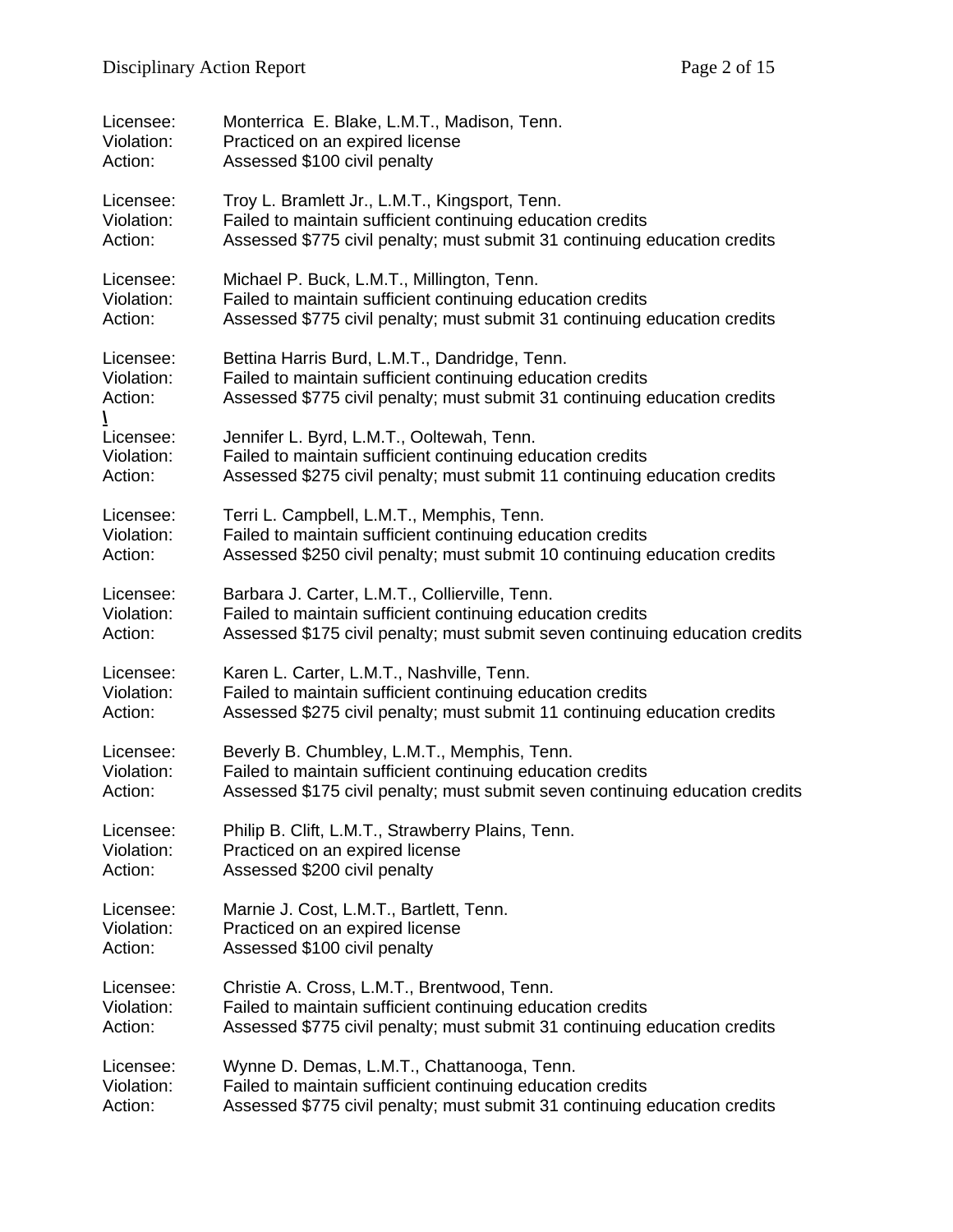| Licensee:  | Rentha D. Denton, L.M.T., Morristown, Tenn.                                  |
|------------|------------------------------------------------------------------------------|
| Violation: | Failed to maintain sufficient continuing education credits                   |
| Action:    | Assessed \$575 civil penalty; must submit 23 continuing education credits    |
| Licensee:  | Kelly J. Derscheid, L.M.T., Nashville, Tenn.                                 |
| Violation: | Failed to maintain sufficient continuing education credits                   |
| Action:    | Assessed \$200 civil penalty; must submit eight continuing education credits |
| Licensee:  | Jenyfer D. Driggers, L.M.T., Murfreesboro, Tenn.                             |
| Violation: | Failed to maintain sufficient continuing education credits                   |
| Action:    | Assessed \$775 civil penalty; must submit 31 continuing education credits    |
| Licensee:  | Jennifer E. Durand, L.M.T., Murfreesboro, Tenn.                              |
| Violation: | Failed to maintain sufficient continuing education credits                   |
| Action:    | Assessed \$200 civil penalty; must submit eight continuing education credits |
| Licensee:  | Kimberly D. Ender, L.M.T., Clarksville, Tenn.                                |
| Violation: | Failure to pay student loan                                                  |
| Action:    | License suspended                                                            |
| Licensee:  | Robin M. Floyd, L.M.T., Sevierville, Tenn.                                   |
| Violation: | Failed to maintain sufficient continuing education credits                   |
| Action:    | Assessed \$475 civil penalty; must submit 19 continuing education credits    |
| Licensee:  | Carrie L. Foley, L.M.T., Chattanooga, Tenn.                                  |
| Violation: | Failed to maintain sufficient continuing education credits                   |
| Action:    | Assessed \$250 civil penalty; must submit 10 continuing education credits    |
| Licensee:  | Chalee T. Gillespie, L.M.T., White House, Tenn.                              |
| Violation: | Failed to maintain sufficient continuing education credits                   |
| Action:    | Assessed \$675 civil penalty; must submit 27 continuing education credits    |
| Licensee:  | Naomi J. Govinder, L.M.T., Knoxville, Tenn.                                  |
| Violation: | Failed to maintain sufficient continuing education credits                   |
| Action:    | Assessed \$175 civil penalty; must submit seven continuing education credits |
| Licensee:  | Laura E. Hampton, L.M.T., Murfreesboro, Tenn.                                |
| Violation: | Failed to maintain sufficient continuing education credits                   |
| Action:    | Assessed \$425 civil penalty; must submit 17 continuing education credits    |
| Licensee:  | Sarah M. Harris, L.M.T., Lawrenceburg, Tenn.                                 |
| Violation: | Failed to maintain sufficient continuing education credits                   |
| Action:    | Assessed \$775 civil penalty; must submit 31 continuing education credits    |
| Licensee:  | Lindsey N. Heflin, L.M.T., Shelbyville, Tenn.                                |
| Violation: | Failed to maintain sufficient continuing education credits                   |
| Action:    | Assessed \$200 civil penalty; must submit eight continuing education credits |
| Licensee:  | Darlene H. Holcomb, L.M.T., Knoxville, Tenn.                                 |
| Violation: | Failed to maintain sufficient continuing education credits                   |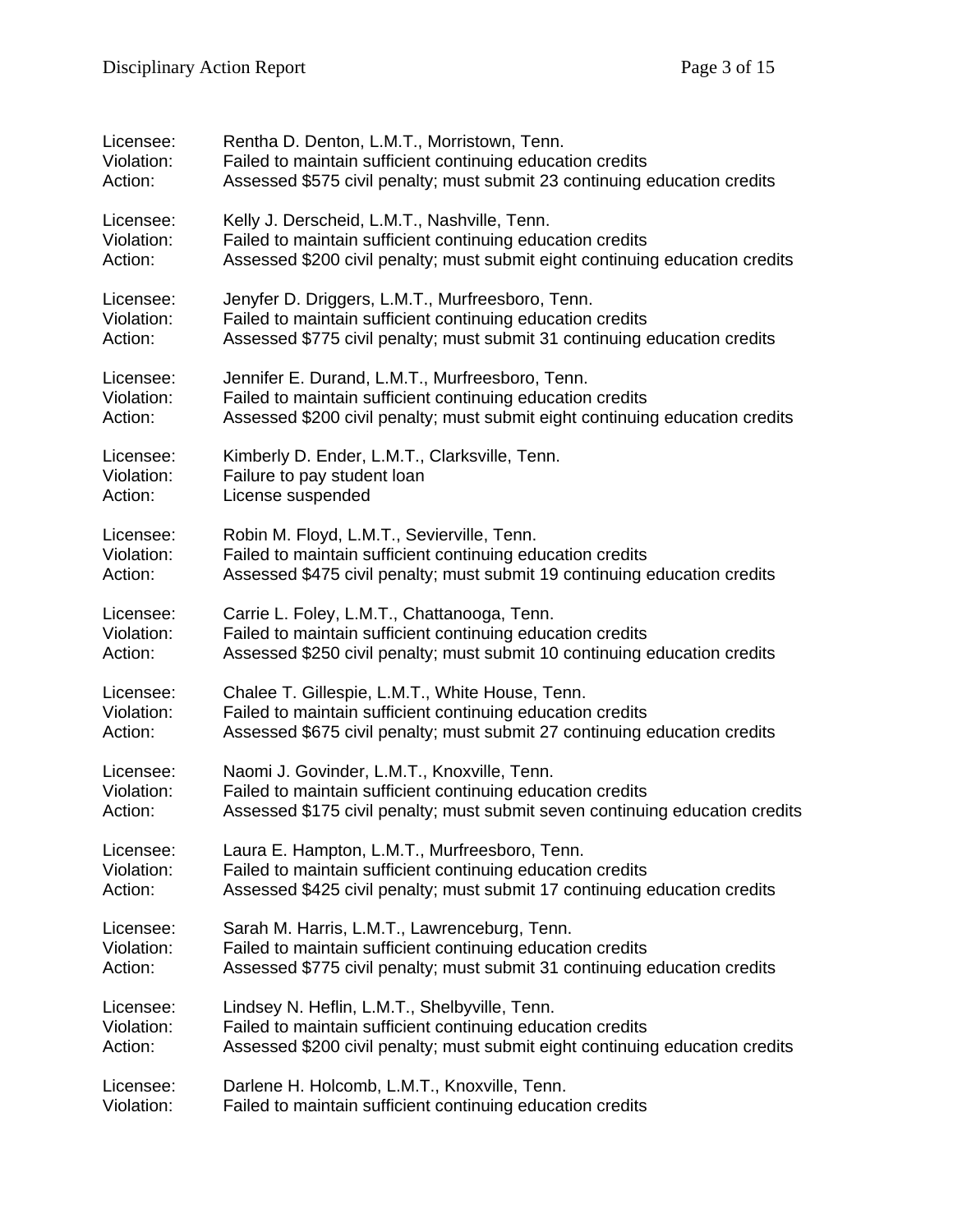| Action:    | Assessed \$675 civil penalty; must submit 27 continuing education credits    |
|------------|------------------------------------------------------------------------------|
| Licensee:  | Jeffrey L. Hoover, L.M.T., Oakland, Tenn.                                    |
| Violation: | Failed to maintain sufficient continuing education credits                   |
| Action:    | Assessed \$775 civil penalty; must submit 31 continuing education credits    |
| Licensee:  | Crystal M. Hurt, L.M.T., Lewisburg, Tenn.                                    |
| Violation: | Failed to maintain sufficient continuing education credits                   |
| Action:    | Assessed \$775 civil penalty; must submit 31 continuing education credits    |
| Licensee:  | Judy K. Hurst, L.M.T., Memphis, Tenn.                                        |
| Violation: | Failed to maintain sufficient continuing education credits                   |
| Action:    | Assessed \$575 civil penalty; must submit 23 continuing education credits    |
| Licensee:  | Jakatae L. Jessup, L.M.T., Memphis, Tenn.                                    |
| Violation: | Failed to maintain sufficient continuing education credits                   |
| Action:    | Assessed \$600 civil penalty; must submit 24 continuing education credits    |
| Licensee:  | Kristy L. Kaplan, L.M.T., Dayton, Tenn.                                      |
| Violation: | Failed to maintain sufficient continuing education credits                   |
| Action:    | Assessed \$250 civil penalty; must submit 10 continuing education credits    |
| Licensee:  | Lyla J. Keeler, L.M.T., Woodland Park, Col.                                  |
| Violation: | Failed to maintain sufficient continuing education credits                   |
| Action:    | Assessed \$175 civil penalty; must submit seven continuing education credits |
| Licensee:  | Karen L. Krogh, L.M.T., Knoxville, Tenn.                                     |
| Violation: | Failed to maintain sufficient continuing education credits                   |
| Action:    | Assessed \$775 civil penalty; must submit 31 continuing education credits    |
| Licensee:  | Margie A. Lafleur, L.M.T., Dandridge, Tenn.                                  |
| Violation: | Failed to maintain sufficient continuing education credits                   |
| Action:    | Assessed \$675 civil penalty; must submit 27 continuing education credits    |
| Licensee:  | Kathryn D. Larson, L.M.T., Murfreesboro, Tenn.                               |
| Violation: | Failed to maintain sufficient continuing education credits                   |
| Action:    | Assessed \$200 civil penalty; must submit eight continuing education credits |
| Licensee:  | Olivia A. Lowe, L.M.T., Bartlett, Tenn.                                      |
| Violation: | Failed to maintain sufficient continuing education credits                   |
| Action:    | Assessed \$250 civil penalty; must submit 10 continuing education credits    |
| Licensee:  | Monique F. Luball, L.M.T., Maryville, Tenn.                                  |
| Violation: | Failed to maintain sufficient continuing education credits                   |
| Action:    | Assessed \$775 civil penalty; must submit 31 continuing education credits    |
| Licensee:  | Jonni L. Massengale, L.M.T., Whitwell, Tenn.                                 |
| Violation: | Failed to maintain sufficient continuing education credits                   |
| Action:    | Assessed \$200 civil penalty; must submit eight continuing education credits |
| Licensee:  | Kristi M. Mathis, L.M.T., Bulls Gap, Tenn.                                   |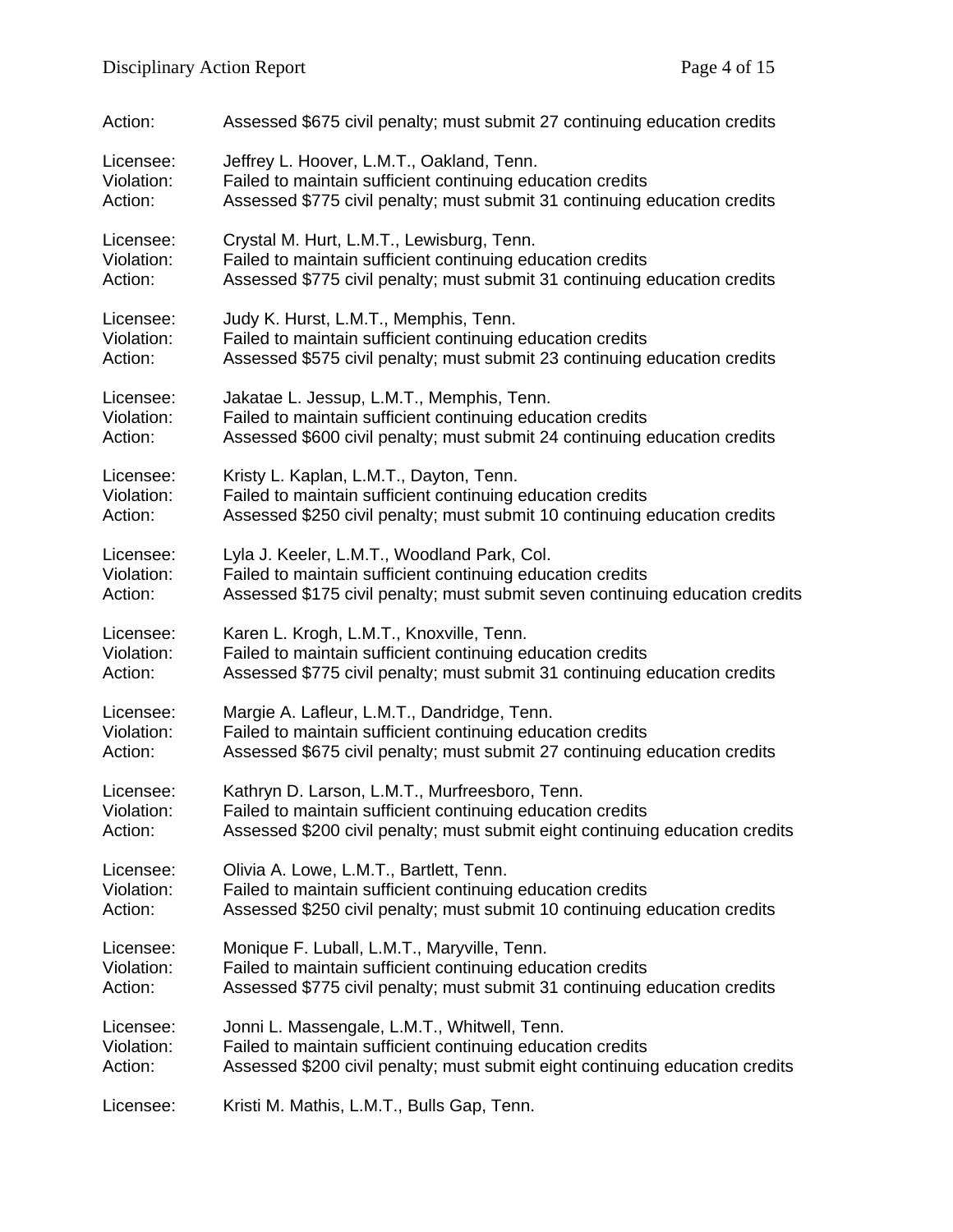| Violation: | Failed to maintain sufficient continuing education credits                   |
|------------|------------------------------------------------------------------------------|
| Action:    | Assessed \$350 civil penalty; must submit 14 continuing education credits    |
| Licensee:  | Teresa G. McCord, L.M.T., Primm Springs, Tenn.                               |
| Violation: | Failed to maintain sufficient continuing education credits                   |
| Action:    | Assessed \$200 civil penalty; must submit eight continuing education credits |
| Licensee:  | Patricia A. McDevitt, L.M.T., Franklin, Tenn.                                |
| Violation: | Failed to maintain sufficient continuing education credits                   |
| Action:    | Assessed \$375 civil penalty; must submit 15 continuing education credits    |
| Licensee:  | Pamelia A. McMurry, L.M.T., Memphis, Tenn.                                   |
| Violation: | Failed to maintain sufficient continuing education credits                   |
| Action:    | Assessed \$200 civil penalty; must submit eight continuing education credits |
| Licensee:  | Kathy S. Merrill, L.M.T., Kingsport, Tenn.                                   |
| Violation: | Failed to maintain sufficient continuing education credits                   |
| Action:    | Assessed \$200 civil penalty; must submit eight continuing education credits |
| Licensee:  | Leslie M. Merritt, L.M.T., Nashville, Tenn.                                  |
| Violation: | Failed to maintain sufficient continuing education credits                   |
| Action:    | Assessed \$575 civil penalty; must submit 23 continuing education credits    |
| Licensee:  | La'Shon E. Merriwether, L.M.T., Chattanooga, Tenn.                           |
| Violation: | Failed to maintain sufficient continuing education credits                   |
| Action:    | Assessed \$775 civil penalty; must submit 31 continuing education credits    |
| Licensee:  | Paulette D. Miles, L.M.T., Memphis, Tenn.                                    |
| Violation: | Failed to maintain sufficient continuing education credits                   |
| Action:    | Assessed \$250 civil penalty; must submit 10 continuing education credits    |
| Licensee:  | Annie E. Miller, L.M.T., Nashville, Tenn.                                    |
| Violation: | Failed to maintain sufficient continuing education credits                   |
| Action:    | Assessed \$250 civil penalty; must submit 10 continuing education credits    |
| Licensee:  | Jennifer B. Miller, L.M.T., Morristown, Tenn.                                |
| Violation: | Failed to maintain sufficient continuing education credits                   |
| Action:    | Assessed \$550 civil penalty; must submit 22 continuing education credits    |
| Licensee:  | Karen S. Moneymaker, L.M.T., Sweetwater, Tenn.                               |
| Violation: | Failed to maintain sufficient continuing education credits                   |
| Action:    | Assessed \$200 civil penalty; must submit eight continuing education credits |
| Licensee:  | Bryce D. Moore, L.M.T., Hendersonville, Tenn.                                |
| Violation: | Practiced on an expired license                                              |
| Action:    | Assessed \$200 civil penalty                                                 |
| Licensee:  | Calicia J. Moss, L.M.T., White Bluff, Tenn.                                  |
| Violation: | Failed to maintain sufficient continuing education credits                   |
| Action:    | Assessed \$675 civil penalty; must submit 27 continuing education credits    |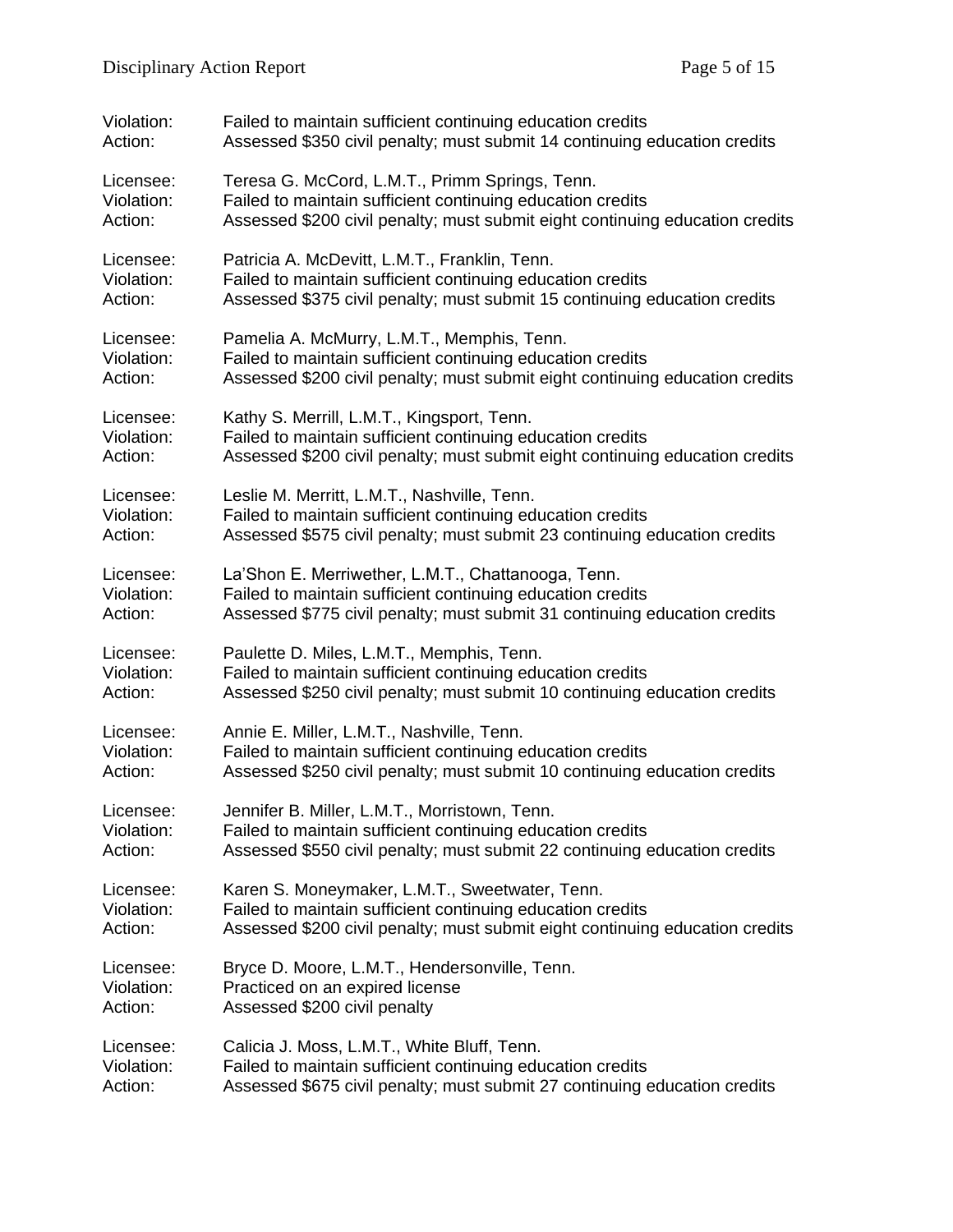| Licensee:  | Daniel J. Phillips, L.M.T., Florence, Al.                                    |
|------------|------------------------------------------------------------------------------|
| Violation: | Failed to maintain sufficient continuing education credits                   |
| Action:    | Assessed \$475 civil penalty; must submit 19 continuing education credits    |
| Licensee:  | Janet L. Phillips, L.M.T., Newport, Tenn.                                    |
| Violation: | Failed to maintain sufficient continuing education credits                   |
| Action:    | Assessed \$775 civil penalty; must submit 31 continuing education credits    |
| Licensee:  | Christopher R. Robinson, L.M.T., Old Hickory, Tenn.                          |
| Violation: | Guilty of a crime                                                            |
| Action:    | License suspended; must meet certain terms and conditions                    |
| Licensee:  | Joy D. Rodgers, L.M.T., Memphis, Tenn.                                       |
| Violation: | Failed to maintain sufficient continuing education credits                   |
| Action:    | Assessed \$250 civil penalty; must submit 10 continuing education credits    |
| Licensee:  | Katherine Robine, L.M.T., Nashville, Tenn.                                   |
| Violation: | Failed to maintain sufficient continuing education credits                   |
| Action:    | Assessed \$675 civil penalty; must submit 27 continuing education credits    |
| Licensee:  | Frances K. Santarsiera, L.M.T., Clarksville, Tenn.                           |
| Violation: | Failed to maintain sufficient continuing education credits                   |
| Action:    | Assessed \$200 civil penalty; must submit eight continuing education credits |
| Licensee:  | Sharon A. Scott, L.M.T., Greeneville, Tenn.                                  |
| Violation: | Failed to maintain sufficient continuing education credits                   |
| Action:    | Assessed \$200 civil penalty; must submit eight continuing education credits |
| Licensee:  | Tina R. Simon-McNerlin, L.M.T., Blountville, Tenn.                           |
| Violation: | Failed to maintain sufficient continuing education credits                   |
| Action:    | Assessed \$200 civil penalty; must submit eight continuing education credits |
| Licensee:  | Geoffrey A. Skene, L.M.T., Brentwood, Tenn.                                  |
| Violation: | Failed to maintain sufficient continuing education credits                   |
| Action:    | Assessed \$250 civil penalty; must submit 10 continuing education credits    |
| Licensee:  | Jennifer Smith-Elmore, L.M.T., Powell, Tenn.                                 |
| Violation: | Failed to maintain sufficient continuing education credits                   |
| Action:    | Assessed \$775 civil penalty; must submit 31 continuing education credits    |
| Licensee:  | Huey E. Storms, L.M.T., Bartlett, Tenn.                                      |
| Violation: | Failed to maintain sufficient continuing education credits                   |
| Action:    | Assessed \$725 civil penalty; must submit 29 continuing education credits    |
| Licensee:  | Elizabeth A. Sublett, L.M.T., Mt. Juliet, Tenn.                              |
| Violation: | Failed to maintain sufficient continuing education credits                   |
| Action:    | Assessed \$775 civil penalty; must submit 31 continuing education credits    |
| Licensee:  | Bobbi J. Swann, L.M.T., Maryville, Tenn.                                     |
| Violation: | Failed to maintain sufficient continuing education credits                   |
| Action:    | Assessed \$250 civil penalty; must submit 10 continuing education credits    |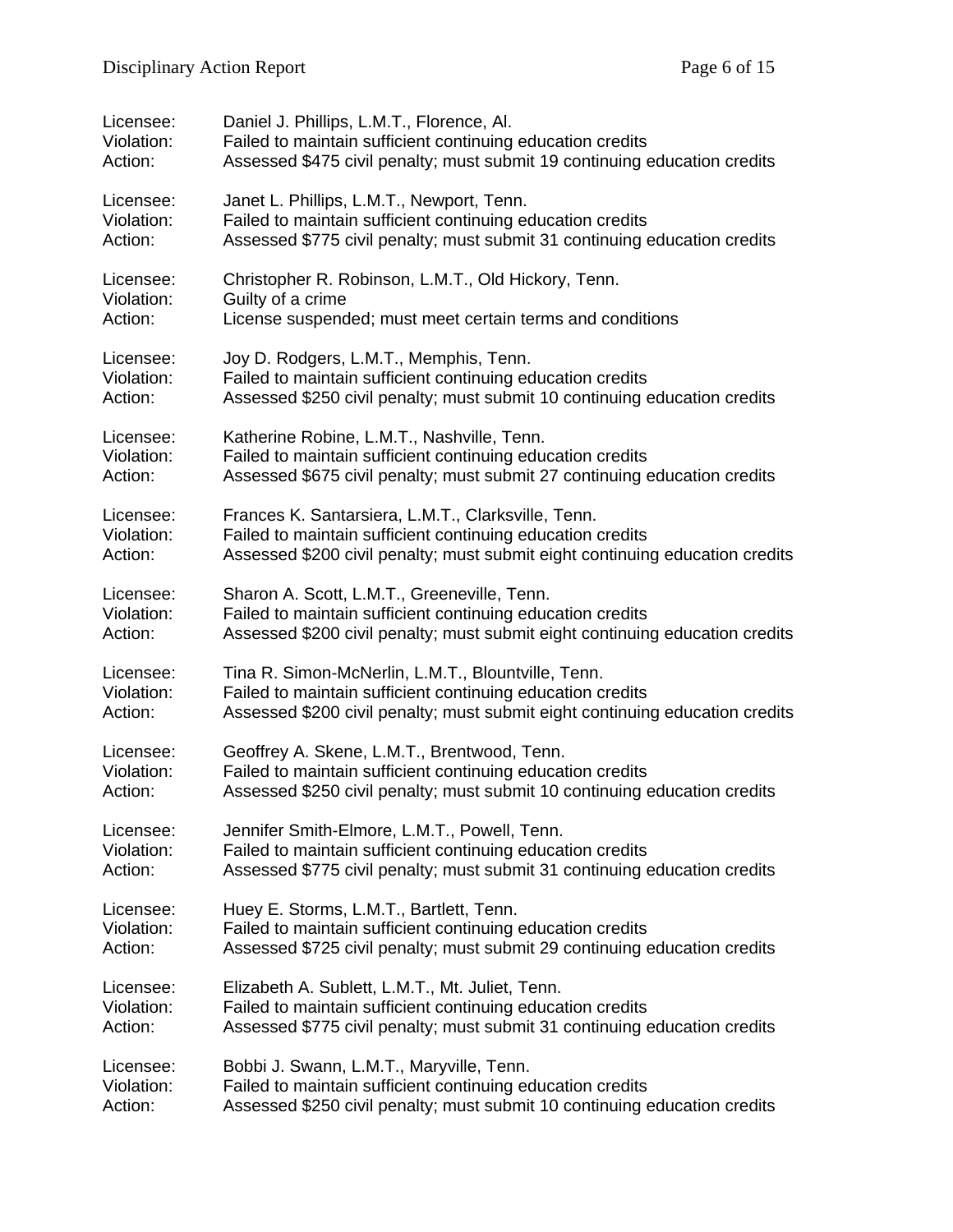| Licensee:  | Sharen G. Tews, L.M.T., Chuckey, Tenn.                                       |
|------------|------------------------------------------------------------------------------|
| Violation: | Failed to maintain sufficient continuing education credits                   |
| Action:    | Assessed \$200 civil penalty; must submit eight continuing education credits |
| Licensee:  | The Sports Massage Center At The Cottage, Antioch, Tenn.                     |
| Violation: | Practiced on an expired license                                              |
| Action:    | Assessed \$200 civil penalty                                                 |
| Licensee:  | Denise (Martin) Thompson, L.M.T., Kingston, Tenn.                            |
| Violation: | Failed to maintain sufficient continuing education credits                   |
| Action:    | Assessed \$675 civil penalty; must submit 27 continuing education credits    |
| Licensee:  | Patrick A. Thornhill, L.M.T., Memphis, Tenn.                                 |
| Violation: | Failed to maintain sufficient continuing education credits                   |
| Action:    | Assessed \$775 civil penalty; must submit 31 continuing education credits    |
| Licensee:  | Andrea R (Eidson) Totherow, L.M.T., Hixson, Tenn.                            |
| Violation: | Failed to maintain sufficient continuing education credits                   |
| Action:    | Assessed \$175 civil penalty; must submit seven continuing education credits |
| Licensee:  | Phedelma M. Turner, L.M.T., Johnson City, Tenn.                              |
| Violation: | Failed to maintain sufficient continuing education credits                   |
| Action:    | Assessed \$200 civil penalty; must submit eight continuing education credits |
| Licensee:  | Jessica M. Wade, L.M.T., Ooltewah, Tenn.                                     |
| Violation: | Failed to maintain sufficient continuing education credits                   |
| Action:    | Assessed \$450 civil penalty; must submit 18 continuing education credits    |
| Licensee:  | Ellen L. Warshaw, L.M.T., Nashville, Tenn.                                   |
| Violation: | Failed to maintain sufficient continuing education credits                   |
| Action:    | Assessed \$775 civil penalty; must submit 31 continuing education credits    |
| Licensee:  | Shannon L. West, L.M.T., Cordova, Tenn.                                      |
| Violation: | Failed to maintain sufficient continuing education credits                   |
| Action:    | Assessed \$775 civil penalty; must submit 31 continuing education credits    |
| Licensee:  | Sheri D. Willard, L.M.T., Columbia, Tenn.                                    |
| Violation: | Failed to maintain sufficient continuing education credits                   |
| Action:    | Assessed \$775 civil penalty; must submit 31 continuing education credits    |
| Licensee:  | Angela A. Wilsdorf, L.M.T., Alexandria, Tenn.                                |
| Violation: | Failed to maintain sufficient continuing education credits                   |
| Action:    | Assessed \$775 civil penalty; must submit 31 continuing education credits    |
| Licensee:  | Amelia Woodard, L.M.T., Hendersonville, Tenn.                                |
| Violation: | Failed to maintain sufficient continuing education credits                   |
| Action:    | Assessed \$325 civil penalty; must submit 13 continuing education credits    |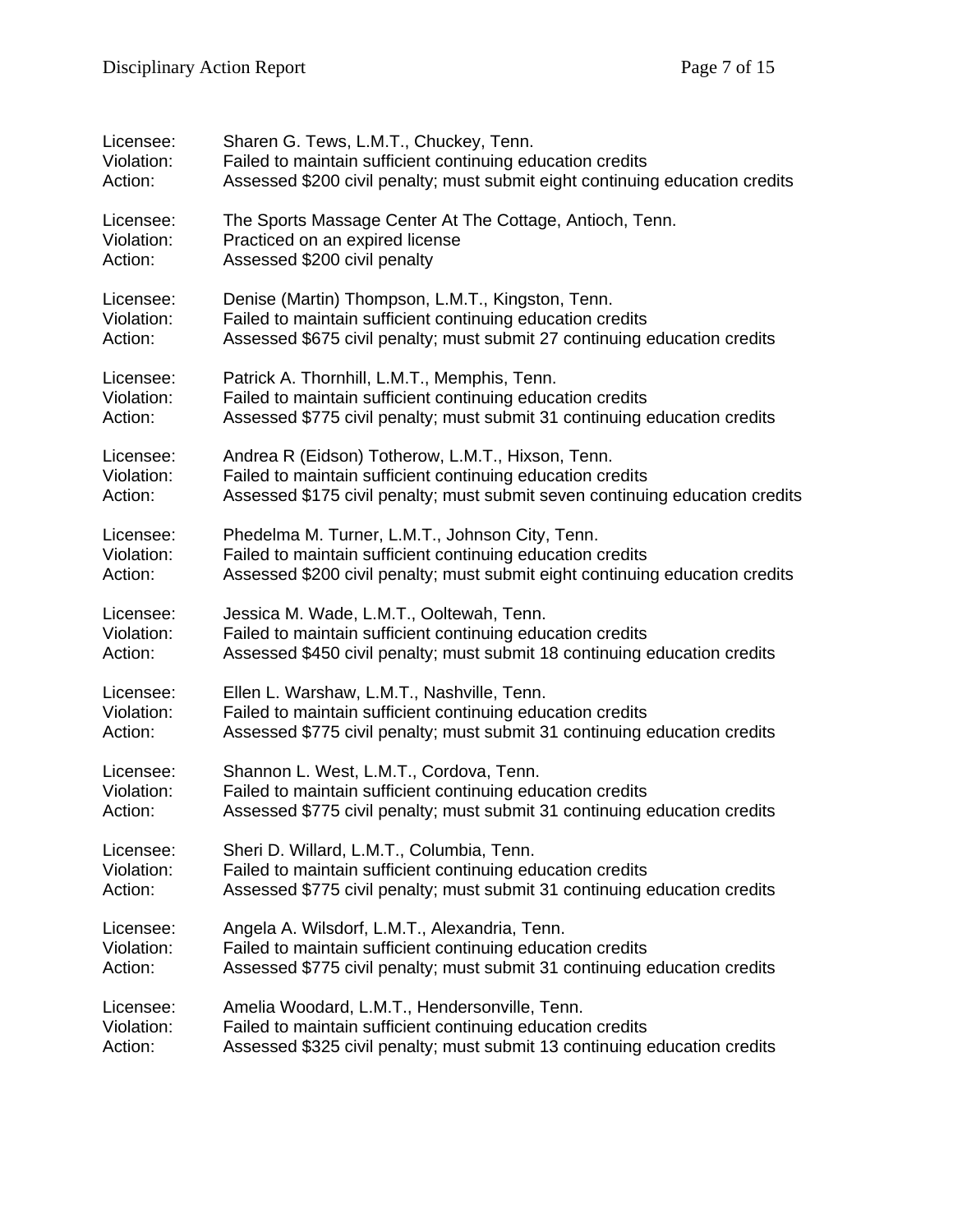#### **BOARD OF MEDICAL EXAMINERS**

- Licensee: Winifred Lassiter, M.D., Murfreesboro, Tenn.
- Violation: Unprofessional conduct, dishonorable or unethical conduct; dispensing, prescribing or otherwise distributing any controlled substance or other drug to any person in violation of any law of the state or of the United States
- Action: License placed on probation for three years; must meet certain terms and conditions; assessed \$1,500 civil penalty, plus costs

*\*This practitioner was disciplined on January 25, 2012*

- Licensee: Steven B. Stubblefield, M.D., Chattanooga, Tenn.
- Violation: Unprofessional, dishonorable or unethical conduct; making false statements or representations, being guilty of fraud or deceit in obtaining admission to practice or being guilty of fraud or deceit in the practice of medicine
- Action: License placed on probation for five years; assessed \$1,000 civil penalty, plus costs

#### **BOARD OF NURSING**

- Licensee: Elizabeth Gregg Baker, R.N., Memphis, Tenn.
- Violation: Engaging in acts of dishonesty which relate to the practice of nursing; unprofessional conduct; guilty of a crime
- Action: License suspended; must meet certain terms and conditions
- Licensee: Gary R. Bickford, A.P.N., R.N., Knoxville, Tenn.
- Violation: Unprofessional conduct; overprescribing inconsistent with board rules Action: License placed on probation; must meet certain terms and conditions; must cease practice of pain management and surrender DEA certificate immediately; assessed costs
- Licensee: Amanda G. Bolton, L.P.N., Lafollette, Tenn.
- Violation: Unprofessional conduct; guilty of a crime
- Action: License suspended, must meet certain terms and conditions
- Licensee: Kimberly A. Branam, L.P.N., Jellico, Tenn.
- Violation: Unprofessional conduct; failure to maintain a record for each patient which accurately reflect the nursing problems and interventions for the patient and/or failure to maintain a record for each patient which accurately reflects the name and title of the nurse providing care; making false or materially incorrect, inconsistent or unintelligible entries in any patient records or in the records of any health care facility, school, institution or other work place location pertaining to the obtaining, possessing or administration of any controlled substances as defined in the Federal Controlled Substances Act; unauthorized use or removal of narcotics, drugs, supplies, or equipment from any health care facility, school, institution or other work place location; action taken by the state of Kentucky Action: License suspended; must meet certain terms and conditions
- 

Licensee: Marcus L. Burrows, R.N., Chattanooga, Tenn.

- Violation: Addicted to alcohol or drugs to the degree of interfering with nursing duties; unprofessional conduct
- Action: License placed on probation to run concurrent with contract already in place with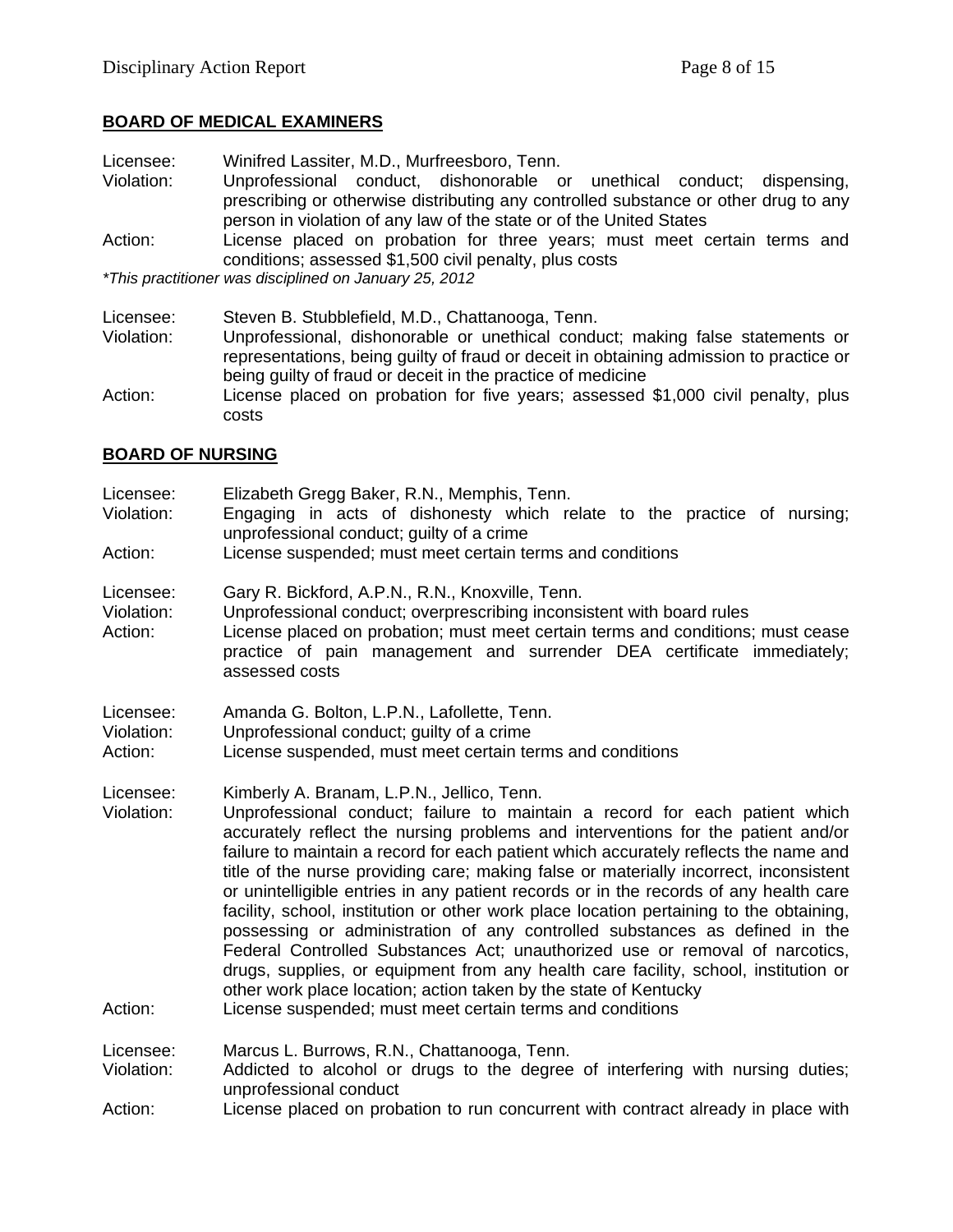|                                    | the Tennessee Professional Assistance Program                                                                                                                                                                                                                                                                                                                                                                                                                                                                                                                         |
|------------------------------------|-----------------------------------------------------------------------------------------------------------------------------------------------------------------------------------------------------------------------------------------------------------------------------------------------------------------------------------------------------------------------------------------------------------------------------------------------------------------------------------------------------------------------------------------------------------------------|
| Licensee:<br>Violation:<br>Action: | Mekesha L. Collins, R.N., Morristown, Tenn.<br>Failure to pay student loan<br>License suspended                                                                                                                                                                                                                                                                                                                                                                                                                                                                       |
| Licensee:<br>Violation:            | Heather N. Dalton, L.P.N., Manchester, Tenn.<br>Unprofessional conduct; being under the influence of alcoholic beverages, or<br>under the influence of drugs which impair judgment while on duty in any health<br>care facility, school, institution or other work place location; unfit or incompetent by<br>reason of negligence, habits or other cause; addicted to the alcohol or drugs to the<br>degree of interfering with nursing duties                                                                                                                       |
| Action:                            | License suspended; must meet certain terms and conditions                                                                                                                                                                                                                                                                                                                                                                                                                                                                                                             |
| Licensee:<br>Violation:<br>Action: | Sandra Ekmanis, R.N., Murfreesboro, Tenn.<br>Unprofessional conduct<br>License suspended; must meet certain terms and conditions                                                                                                                                                                                                                                                                                                                                                                                                                                      |
| Licensee:<br>Violation:<br>Action: | Courtney T. Gardner, L.P.N., Ardmore, Tenn.<br>Unprofessional conduct<br>License voluntarily surrendered/revoked                                                                                                                                                                                                                                                                                                                                                                                                                                                      |
| Licensee:<br>Violation:            | Billy J. Games, R.N., Jasper, Tenn.<br>Guilty of a crime; unprofessional conduct; abandoning or neglecting a patient<br>requiring nursing care; failing to take appropriate action in safeguarding the patient<br>from incompetent health care practices                                                                                                                                                                                                                                                                                                              |
| Action:                            | License reprimanded; must meet certain terms and conditions; assessed \$1,000<br>civil penalty, plus costs                                                                                                                                                                                                                                                                                                                                                                                                                                                            |
| Licensee:<br>Violation:<br>Action: | Tammy H. Goodwin, R.M., Nashville, Tenn.<br>Guilty of a crime<br>License suspended; must meet certain terms and conditions                                                                                                                                                                                                                                                                                                                                                                                                                                            |
| Licensee:<br>Violation:            | Michael E. Gordon, R.N., Kingston Springs, Tenn.<br>Addicted to alcohol or drugs to the degree of interfering with nursing duties;<br>unprofessional conduct; the use of an intoxicating beverage or the illegal use of<br>any narcotics or dangerous drug while on duty in any health care facility, school,<br>institution, or other work place location; being under the influence of alcoholic<br>beverages, or under the influence of drugs which impair judgment while on duty in<br>any health care facility, school, institution or other work place location |
| Action:                            | License placed on probation for no less than five years and concurrent with<br>contract already in place with the Tennessee Professional Assistance Program                                                                                                                                                                                                                                                                                                                                                                                                           |
| Licensee:<br>Violation:            | Tracey L. Grinnell, L.P.N., Lawrenceburg, Tenn.<br>Unprofessional conduct; making false or materially incorrect, inconsistent or<br>unintelligible entries in any patient records or in the records of any health care<br>facility, school, institution or other work place location pertaining to the obtaining,<br>possessing or administration of any controlled substances as defined in the<br>Federal Controlled Substances Act; impersonating another licensed practitioner;<br>engaging in acts of dishonesty which relate to the practice of nursing         |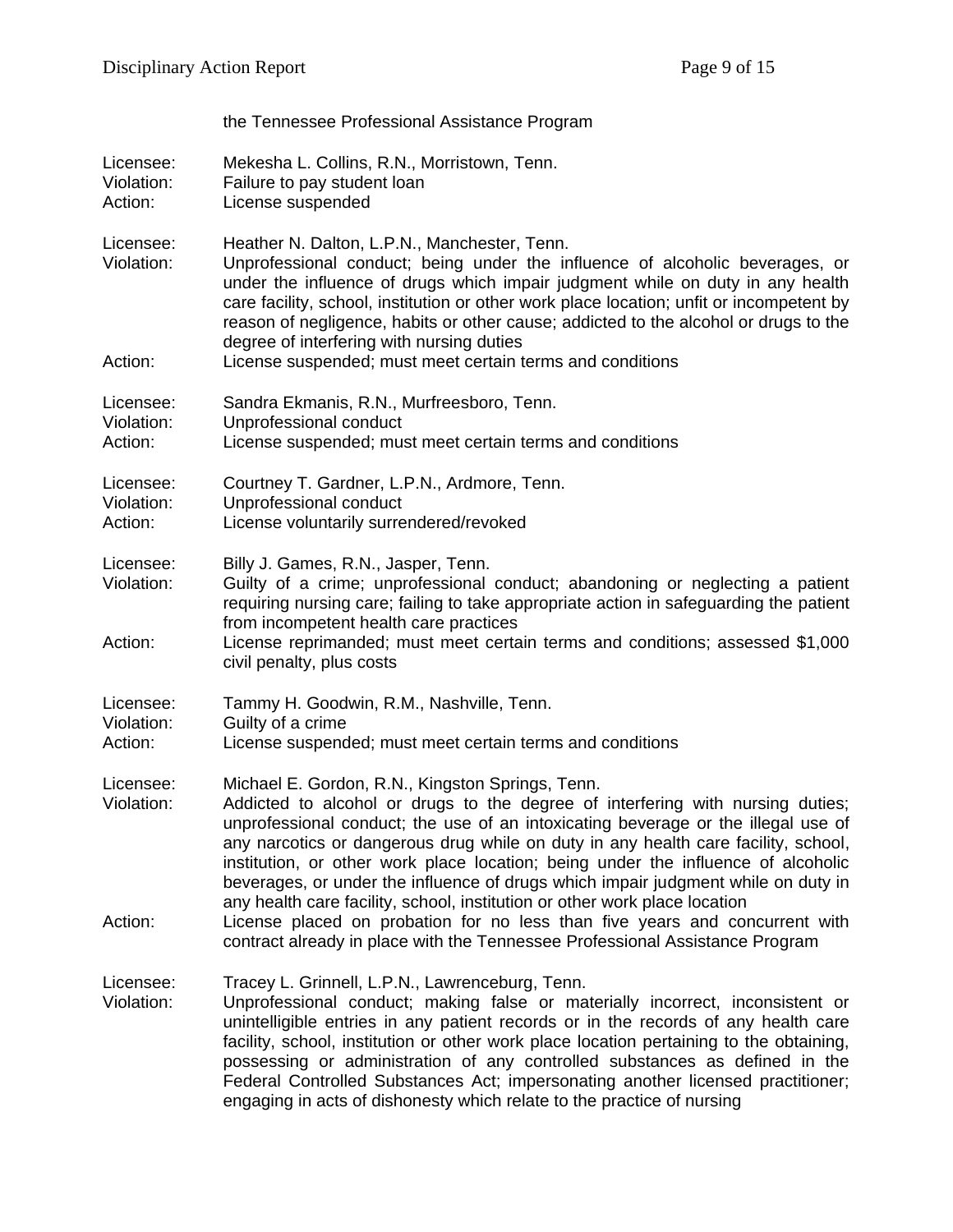| Action:                            | License suspended; must meet certain terms and conditions                                                                                                                                                                                                                                                                                                                                                                                                                                                                                         |
|------------------------------------|---------------------------------------------------------------------------------------------------------------------------------------------------------------------------------------------------------------------------------------------------------------------------------------------------------------------------------------------------------------------------------------------------------------------------------------------------------------------------------------------------------------------------------------------------|
| Licensee:<br>Violation:<br>Action: | Angela M. Gross, R.N., Johnson City, Tenn.<br>Unprofessional conduct<br>License suspended; must meet certain terms and conditions                                                                                                                                                                                                                                                                                                                                                                                                                 |
| Licensee:<br>Violation:            | Rachel G. (Hicks) Hilliard, L.P.N., Buena Vista, Tenn.<br>Has violated or attempted to violate, directly or indirectly, or assisted in or abetted<br>the violation of or conspired to violate any provision of this chapter or any lawful<br>order of the board pursuant thereto                                                                                                                                                                                                                                                                  |
| Action:                            | License placed on probation; must meet certain terms and conditions                                                                                                                                                                                                                                                                                                                                                                                                                                                                               |
| Licensee:<br>Violation:            | Deanna L. Hulse, R.N., Lebanon, Tenn.<br>Unprofessional conduct; unauthorized use or removal of narcotics, drugs,<br>supplies, or equipment from any health care facility, school, institution or other<br>work place location                                                                                                                                                                                                                                                                                                                    |
| Action:                            | License placed on probation to run concurrent with contract already in place with<br>the Tennessee Professional Assistance Program                                                                                                                                                                                                                                                                                                                                                                                                                |
| Licensee:<br>Violation:<br>Action: | Christin M. Johnson, L.P.N., Murfreesboro, Tenn.<br>Guilty of a crime; unprofessional conduct<br>License voluntarily surrendered/revoked                                                                                                                                                                                                                                                                                                                                                                                                          |
| Licensee:<br>Violation:<br>Action: | Kimery L. Kelley-Darnell, R.N., Germantown, Tenn.<br>The use of any intoxicating beverage or the illegal use of any narcotic or<br>dangerous drug while on duty in any health care facility, school, institution, or other<br>work place location; being under the influence of alcoholic beverages, or under the<br>influence of drugs which impair judgment while on duty in any health care facility,<br>school, institution or other work place location; unprofessional conduct<br>License suspended; must meet certain terms and conditions |
|                                    |                                                                                                                                                                                                                                                                                                                                                                                                                                                                                                                                                   |
| Licensee:<br>Violation:<br>Action: | Teresa A. Kingsmill, R.N., Dickson, Tenn.<br>Guilty of a crime<br>License revoked; assessed \$1,000 civil penalty, plus costs                                                                                                                                                                                                                                                                                                                                                                                                                     |
| Licensee:<br>Violation:            | John B. Maholland, R.N., Ashland City, Tenn.<br>Unauthorized use or removal of narcotics, drugs, supplies, or equipment from any<br>health care facility, school, institution or other work place location; unprofessional<br>conduct                                                                                                                                                                                                                                                                                                             |
| Action:                            | License suspended; must meet certain terms and conditions                                                                                                                                                                                                                                                                                                                                                                                                                                                                                         |
| Licensee:<br>Violation:            | Joshua S. Parks, R.N., Lafollette, Tenn.<br>The use of any intoxicating beverage or the illegal use of any narcotic or<br>dangerous drug while on duty in any health care facility, school, institution, or other<br>work place location; being under the influence of alcoholic beverages, or under the<br>influence of drugs which impair judgment while on duty in any health care facility,<br>school, institution or other work place location; unprofessional conduct                                                                       |
| Action:                            | License suspended; must meet certain terms and conditions                                                                                                                                                                                                                                                                                                                                                                                                                                                                                         |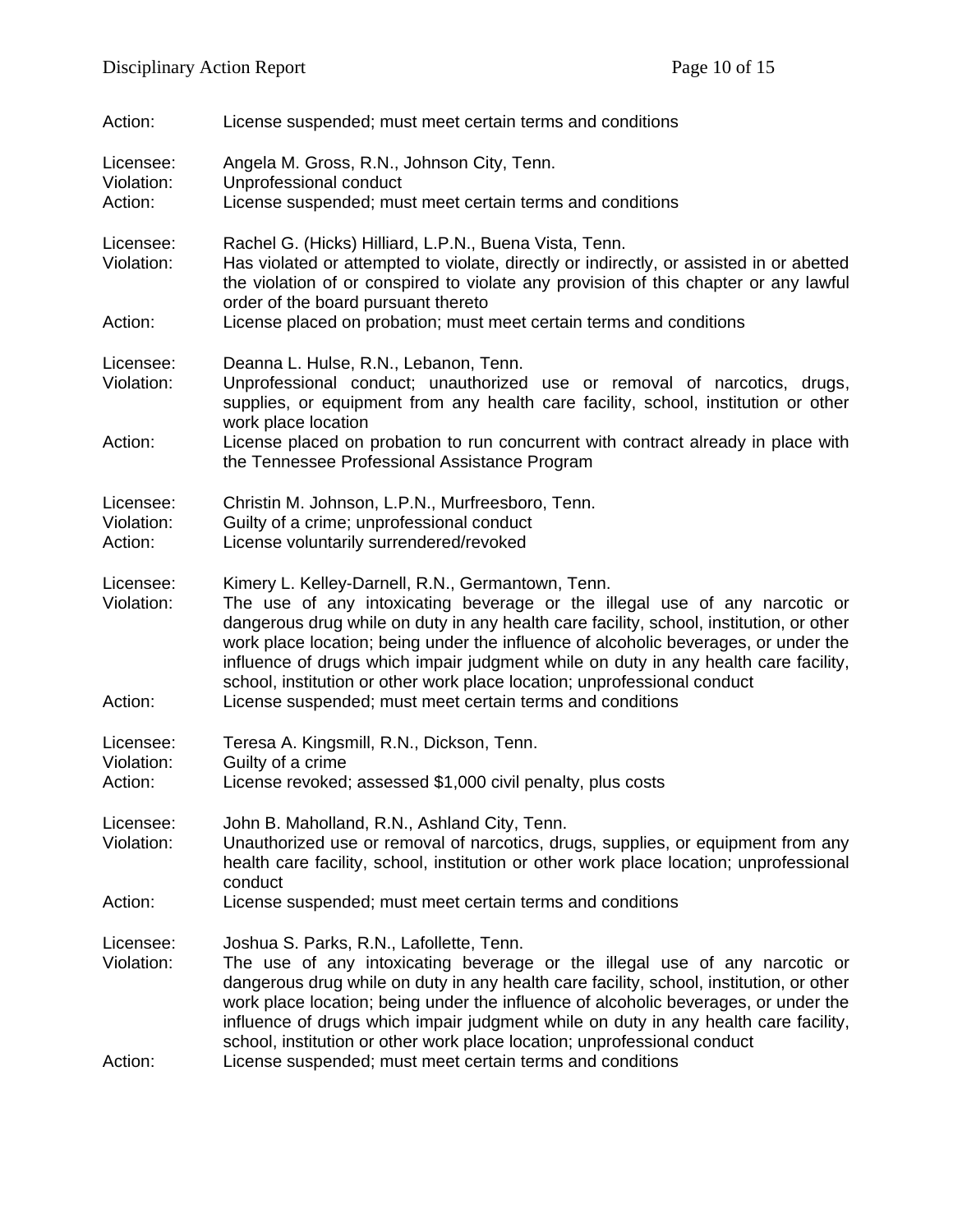| Licensee:<br>Violation:            | Nikita R. Prewitt, R.N., Oneida, Tenn.<br>Unauthorized use or removal of narcotics, drugs, supplies, or equipment from any<br>health care facility, school, institution or other work place location; unprofessional<br>conduct                                                                                                                                                                                                                                                                                                                                                                                                                                                                                  |
|------------------------------------|------------------------------------------------------------------------------------------------------------------------------------------------------------------------------------------------------------------------------------------------------------------------------------------------------------------------------------------------------------------------------------------------------------------------------------------------------------------------------------------------------------------------------------------------------------------------------------------------------------------------------------------------------------------------------------------------------------------|
| Action:                            | License suspended; must meet certain terms and conditions                                                                                                                                                                                                                                                                                                                                                                                                                                                                                                                                                                                                                                                        |
| Licensee:<br>Violation:            | Tonya K. Prock, R.N., Bon Aqua, Tenn.<br>Unprofessional conduct; being under the influence of alcoholic beverages or under<br>the influence of drugs which impair judgment while on duty in any health care<br>facility, school, institution or other work place location; making false or materially<br>incorrect, inconsistent or unintelligible entries in any patient records or in the<br>records of any health care facility, school, institution or other work place location<br>pertaining to the obtaining, possessing or administration of any controlled<br>substances as defined in the Federal Controlled Substances Act; engaging in acts<br>of dishonesty which relate to the practice of nursing |
| Action:                            | License suspended; must meet certain terms and conditions                                                                                                                                                                                                                                                                                                                                                                                                                                                                                                                                                                                                                                                        |
| Licensee:<br>Violation:            | Cheri P. Roberts, R.N., Collegedale, Tenn.<br>Unprofessional conduct; impersonating another licensed practitioner; engaging in<br>acts of dishonesty which relate to the practice of nursing                                                                                                                                                                                                                                                                                                                                                                                                                                                                                                                     |
| Action:                            | License revoked; assessed \$2,250 civil penalty, plus costs                                                                                                                                                                                                                                                                                                                                                                                                                                                                                                                                                                                                                                                      |
| Licensee:<br>Violation:<br>Action: | Jason W. Rozell, R.N., Nunnelly, Tenn.<br>Unprofessional conduct<br>License suspended; must meet certain terms and conditions                                                                                                                                                                                                                                                                                                                                                                                                                                                                                                                                                                                    |
| Licensee:<br>Violation:<br>Action: | Judith A. Rule, A.P.N., R.N., Memphis, Tenn.<br>Violation of board order<br>License suspended; must meet certain terms and conditions                                                                                                                                                                                                                                                                                                                                                                                                                                                                                                                                                                            |
| Licensee:<br>Violation:<br>Action: | Shelly L. Scott, R.N., Knoxville, Tenn.<br>Unprofessional conduct<br>License placed on probation to run concurrent with contract already in place with<br>the Tennessee Professional Assistance Program                                                                                                                                                                                                                                                                                                                                                                                                                                                                                                          |
| Licensee:<br>Violation:<br>Action: | Blair Peeler Short, A.P.N, R.N., Knoxville, Tenn.<br>Guilty of a crime<br>License suspended; must meet certain terms and conditions                                                                                                                                                                                                                                                                                                                                                                                                                                                                                                                                                                              |
| Licensee:<br>Violation:<br>Action: | Renae J. Slaughter, L.P.N., Ashland City, Tenn.<br>Unprofessional conduct; the use of any intoxicating beverage or the illegal use of<br>any narcotic or dangerous drug while on duty in any health care facility, school,<br>institution, or other work place location<br>License suspended; must meet certain terms and conditions                                                                                                                                                                                                                                                                                                                                                                             |
|                                    |                                                                                                                                                                                                                                                                                                                                                                                                                                                                                                                                                                                                                                                                                                                  |
| Licensee:<br>Violation:<br>Action: | Sara Slaughter, L.P.N., Kingsport, Tenn.<br>Failure to pay student loan<br>License suspended                                                                                                                                                                                                                                                                                                                                                                                                                                                                                                                                                                                                                     |
| Licensee:                          | Leslie P. Stewart, R.N., Germantown, Tenn.                                                                                                                                                                                                                                                                                                                                                                                                                                                                                                                                                                                                                                                                       |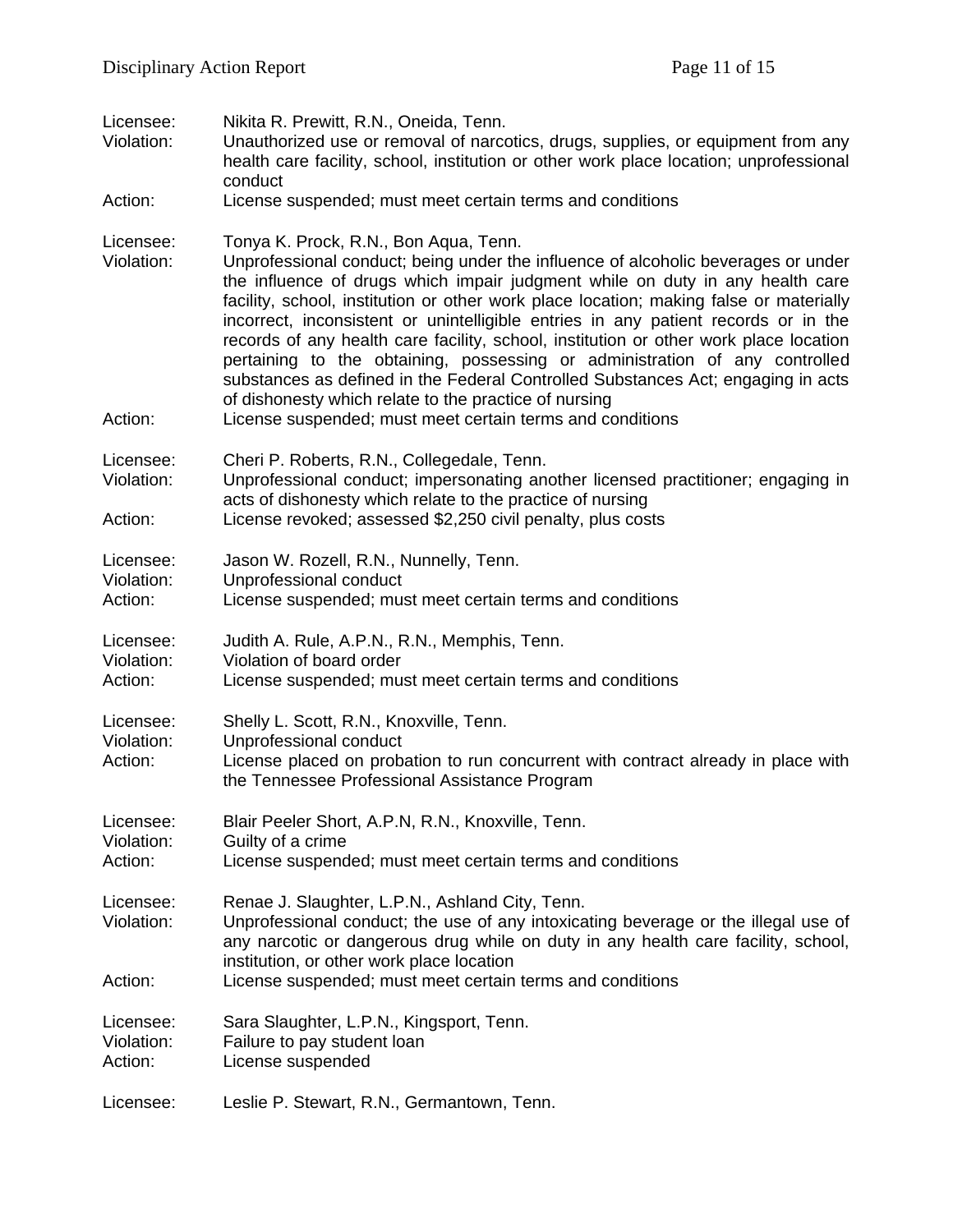| Violation:                         | Unprofessional conduct; violation of board order                                                                                                                                                                                                                                                                                                                                                                                                                                                                                                                                                                                                                                                                                                                                                                                                                                                                                |
|------------------------------------|---------------------------------------------------------------------------------------------------------------------------------------------------------------------------------------------------------------------------------------------------------------------------------------------------------------------------------------------------------------------------------------------------------------------------------------------------------------------------------------------------------------------------------------------------------------------------------------------------------------------------------------------------------------------------------------------------------------------------------------------------------------------------------------------------------------------------------------------------------------------------------------------------------------------------------|
| Action:                            | License suspended; must meet certain terms and conditions                                                                                                                                                                                                                                                                                                                                                                                                                                                                                                                                                                                                                                                                                                                                                                                                                                                                       |
| Licensee:                          | Monica R. Stricklin, R.N., Adamsville, Tenn.                                                                                                                                                                                                                                                                                                                                                                                                                                                                                                                                                                                                                                                                                                                                                                                                                                                                                    |
| Violation:                         | Unprofessional conduct                                                                                                                                                                                                                                                                                                                                                                                                                                                                                                                                                                                                                                                                                                                                                                                                                                                                                                          |
| Action:                            | License suspended; must meet certain terms and conditions                                                                                                                                                                                                                                                                                                                                                                                                                                                                                                                                                                                                                                                                                                                                                                                                                                                                       |
| Licensee:                          | Nancy A. Veysey, R.N., Sweetwater, Tenn.                                                                                                                                                                                                                                                                                                                                                                                                                                                                                                                                                                                                                                                                                                                                                                                                                                                                                        |
| Violation:                         | Violation of board order                                                                                                                                                                                                                                                                                                                                                                                                                                                                                                                                                                                                                                                                                                                                                                                                                                                                                                        |
| Action:                            | License revoked                                                                                                                                                                                                                                                                                                                                                                                                                                                                                                                                                                                                                                                                                                                                                                                                                                                                                                                 |
| Licensee:<br>Violation:<br>Action: | Lisa L. Walls, R.N., Nashville, Tenn.<br>Unprofessional conduct; failure to maintain a record for each patient which<br>accurately reflect the nursing problems and interventions for the patient and/or<br>failure to maintain a record for each patient which accurately reflects the name and<br>title of the nurse providing care; making false or materially incorrect, inconsistent<br>or unintelligible entries in any patient records or in the records of any health care<br>facility, school, institution or other work place location pertaining to the obtaining,<br>possessing or administration of any controlled substances as defined in the<br><b>Federal Controlled Substances Act</b><br>License suspended; must meet certain terms and conditions                                                                                                                                                           |
| Licensee:<br>Violation:<br>Action: | Danett G. Walker, L.P.N., Greenfield, Tenn.<br>Unprofessional conduct; failure to maintain a record for each patient which<br>accurately reflect the nursing problems and interventions for the patient and/or<br>failure to maintain a record for each patient which accurately reflects the name and<br>title of the nurse providing care; making false or materially incorrect, inconsistent<br>or unintelligible entries in any patient records or in the records of any health care<br>facility, school, institution or other work place location pertaining to the obtaining,<br>possessing or administration of any controlled substances as defined in the<br><b>Federal Controlled Substances Act</b><br>License suspended; must meet certain terms and conditions                                                                                                                                                     |
| Licensee:<br>Violation:<br>Action: | Lisa C. Watkins, R.N., Knoxville, Tenn.<br>Unprofessional conduct; failure to maintain a record for each patient which<br>accurately reflect the nursing problems and interventions for the patient and/or<br>failure to maintain a record for each patient which accurately reflects the name and<br>title of the nurse providing care; making false or materially incorrect, inconsistent<br>or unintelligible entries in any patient records or in the records of any health care<br>facility, school, institution or other work place location pertaining to the obtaining,<br>possessing or administration of any controlled substances as defined in the<br>Federal Controlled Substances Act; unauthorized use or removal of narcotics,<br>drugs, supplies, or equipment from any health care facility, school, institution or<br>other work place location<br>License suspended; must meet certain terms and conditions |
| Licensee:                          | Lorna K. White, R.N., Niota, Tenn.                                                                                                                                                                                                                                                                                                                                                                                                                                                                                                                                                                                                                                                                                                                                                                                                                                                                                              |
| Violation:                         | Failure to pay student loan                                                                                                                                                                                                                                                                                                                                                                                                                                                                                                                                                                                                                                                                                                                                                                                                                                                                                                     |
| Action:                            | License suspended                                                                                                                                                                                                                                                                                                                                                                                                                                                                                                                                                                                                                                                                                                                                                                                                                                                                                                               |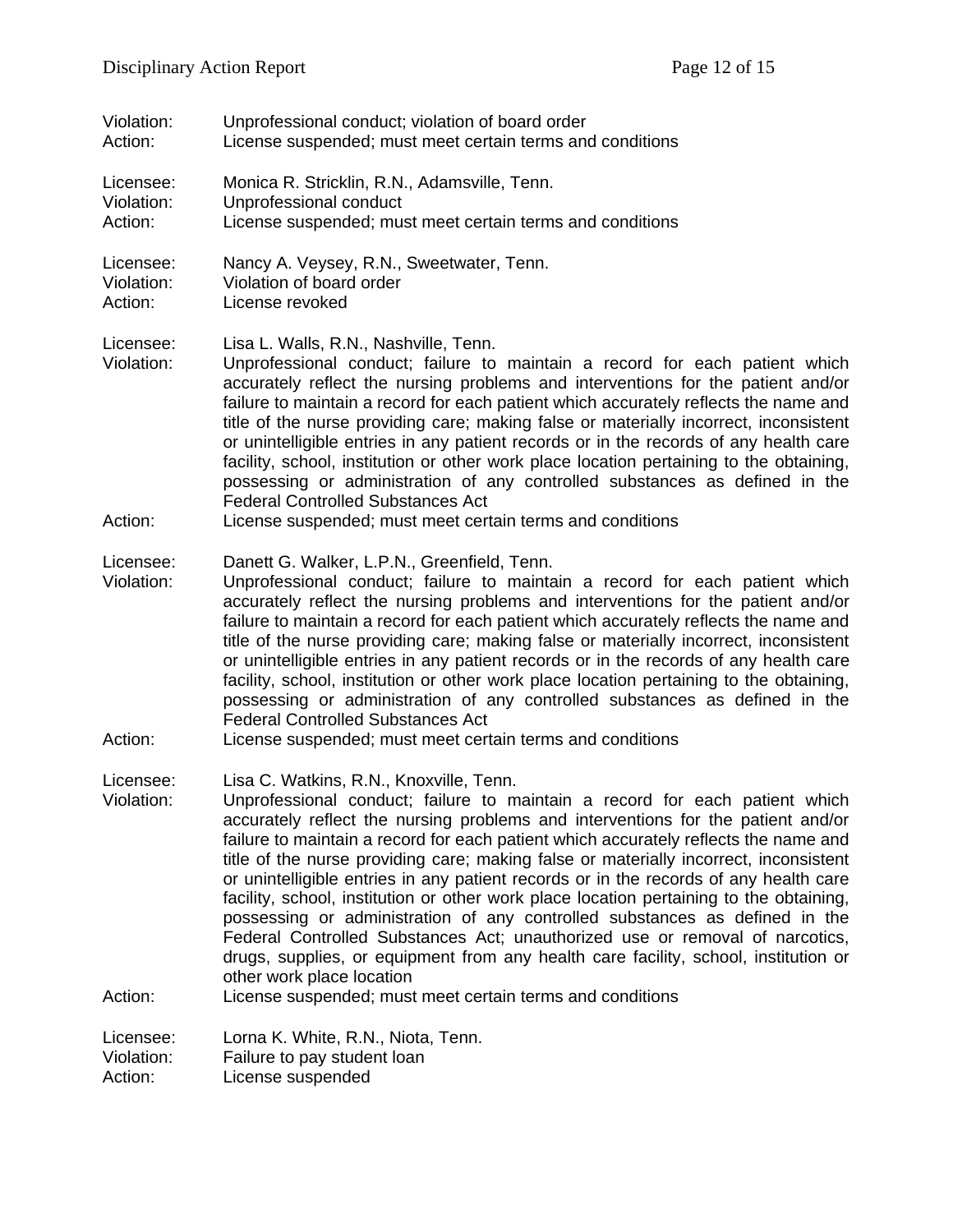| Licensee:<br>Violation:            | Ashley R. Wilhelm, R.N., Knoxville, Tenn.<br>Unauthorized use or removal of narcotics, drugs, supplies, or equipment from any<br>health care facility, school, institution or other work place location; unprofessional<br>conduct                                                                                                                                                                                                                                                                                                        |
|------------------------------------|-------------------------------------------------------------------------------------------------------------------------------------------------------------------------------------------------------------------------------------------------------------------------------------------------------------------------------------------------------------------------------------------------------------------------------------------------------------------------------------------------------------------------------------------|
| Action:                            | License placed on probation for not less than three years and concurrent with<br>contract already in place with the Tennessee Professional Assistance Program                                                                                                                                                                                                                                                                                                                                                                             |
| Licensee:<br>Violation:            | Mary Jo Wilson, R.N., Jackson, Tenn.<br>Unauthorized use or removal of narcotics, drugs, supplies, or equipment from any<br>health care facility, school, institution or other work place location; addicted to<br>alcohol or drugs to the degree of interfering with nursing duties; unprofessional<br>conduct                                                                                                                                                                                                                           |
| Action:                            | License suspended; must meet certain terms and conditions                                                                                                                                                                                                                                                                                                                                                                                                                                                                                 |
| Licensee:<br>Violation:<br>Action: | Lisa M. Wolford, R.N., Sevierville, Tenn.<br>The use of any intoxicating beverage or the illegal use of any narcotic or<br>dangerous drug while on duty in any health care facility, school, institution, or other<br>work place location; being under the influence of alcoholic beverages, or under the<br>influence of drugs which impair judgment while on duty in any health care facility,<br>school, institution or other work place location; unprofessional conduct<br>License suspended; must meet certain terms and conditions |
| Licensee:                          | Maimoune D. Wright, A.P.N., R.N., Knoxville, Tenn.                                                                                                                                                                                                                                                                                                                                                                                                                                                                                        |
| Violation:                         | Unprofessional conduct; prescribing nurse practitioner must sign the handwritten<br>prescription order on the day it is issued                                                                                                                                                                                                                                                                                                                                                                                                            |
| Action:                            | APN license suspended for 12 months; must meet certain terms and conditions;<br>RN multi state voided until APN certificate unencumbered                                                                                                                                                                                                                                                                                                                                                                                                  |

## **BOARD OF PHYSICAL THERAPY**

| Licensee:                          | Foy L. Carmichael, P.T., Kingsport, Tenn.                                                                                                                                                                         |
|------------------------------------|-------------------------------------------------------------------------------------------------------------------------------------------------------------------------------------------------------------------|
| Violation:                         | Failed to maintain sufficient continuing education credits                                                                                                                                                        |
| Action:                            | Assessed \$210 civil penalty; must submit 2.10 continuing education hours                                                                                                                                         |
| Licensee:<br>Violation:<br>Action: | Sandra K. Fahn, P.T., Bristol, Tenn.<br>Failed to maintain sufficient continuing education credits<br>License suspended for 45 days; must submit 30 continuing education hours;<br>assessed \$3,000 civil penalty |
| Licensee:                          | Martha P. Lemm, P.T., Brentwood, Tenn.                                                                                                                                                                            |
| Violation:                         | Failed to maintain sufficient continuing education credits                                                                                                                                                        |
| Action:                            | Assessed \$300 civil penalty; must submit three continuing education hours                                                                                                                                        |
| Licensee:                          | Karen M. McAndrews, P.T.A., Powell, Tenn.                                                                                                                                                                         |
| Violation:                         | Failed to maintain sufficient continuing education credits                                                                                                                                                        |
| Action:                            | Assessed \$900 civil penalty                                                                                                                                                                                      |
| Licensee:                          | Angela R. Wolfenbarger, P.T.A., Knoxville, Tenn.                                                                                                                                                                  |
| Violation:                         | Failed to maintain sufficient continuing education credits                                                                                                                                                        |
| Action:                            | Assessed \$400 civil penalty, must submit four continuing education hours                                                                                                                                         |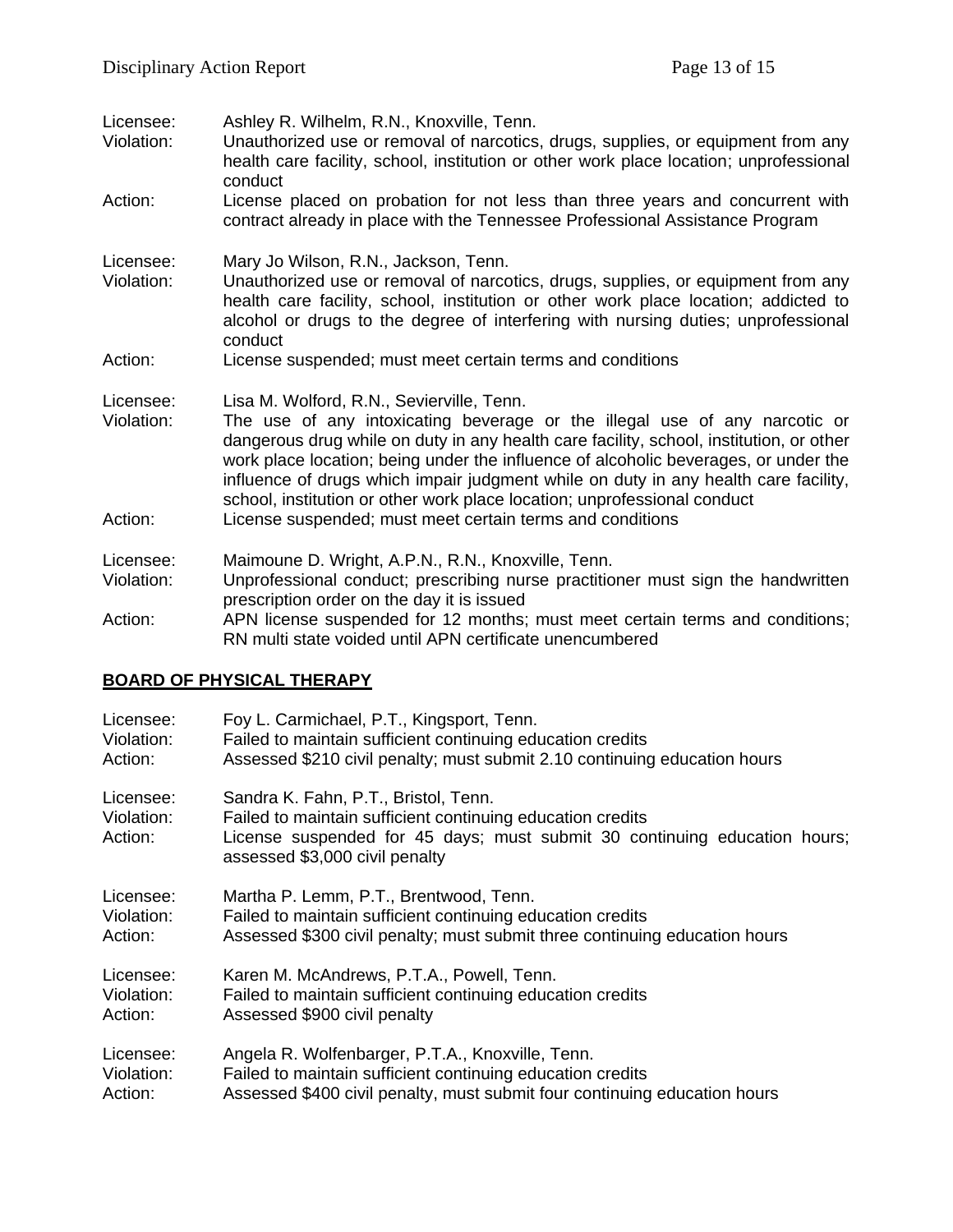## **BOARD OF PODIATRIC MEDICAL EXAMINERS**

| Licensee:  | Steven K. Chase, D.P.M., Bartlett, Tenn.     |
|------------|----------------------------------------------|
| Violation: | Allowing unlicensed practice                 |
| Action:    | License reprimanded; assessed costs          |
| Licensee:  | Robert Corbett, Orth., Nashville, Tenn.      |
| Violation: | Practicing on an expired license             |
| Action:    | Assessed \$1,800 civil penalty               |
| Licensee:  | Brian N. Kiel, D.P.M., Memphis, Tenn.        |
| Violation: | Allowing unlicensed practice                 |
| Action:    | License reprimanded; assessed costs          |
| Licensee:  | David M. Moinester, D.P.M., Memphis, Tenn.   |
| Violation: | Allowing unlicensed practice                 |
| Action:    | License reprimanded; assessed costs          |
| Licensee:  | Allen K. Raich, D.P.M., Germantown, Tenn.    |
| Violation: | Allowing unlicensed practice                 |
| Action:    | License reprimanded; assessed costs          |
| Licensee:  | Terrell Tate, Orth., Pros., Brentwood, Tenn. |
| Violation: | Practicing on an expired license             |
| Action:    | Assessed \$2,200 civil penalty               |

## **ABUSE REGISTRY**

| Individual: | Daneshia Anderson, Bartlett, Tenn.      |
|-------------|-----------------------------------------|
| Abuse:      | Neglect                                 |
| Profession: | Home Health Aide                        |
| Individual: | Zephaniah N. Cooper, Soddy Daisy, Tenn. |
| Abuse:      | Sexual                                  |
| Profession: | Visitor                                 |
| Individual: | April N. Cromwell, Savannah, Tenn.      |
| Abuse:      | Theft/Misappropriation                  |
| Profession: | CNA (Revoked)                           |
| Individual: | Sernora Hogan, Nashville, Tenn.         |
| Abuse:      | Neglect                                 |
| Profession: | Developmental Technician                |
| Individual: | Arrick Huggins, Nashville, Tenn.        |
| Abuse:      | Neglect                                 |
| Profession: | Developmental Technician                |
| Individual: | Crystal N. Kelley, Martin, Tenn.        |
| Abuse:      | Misappropriation                        |